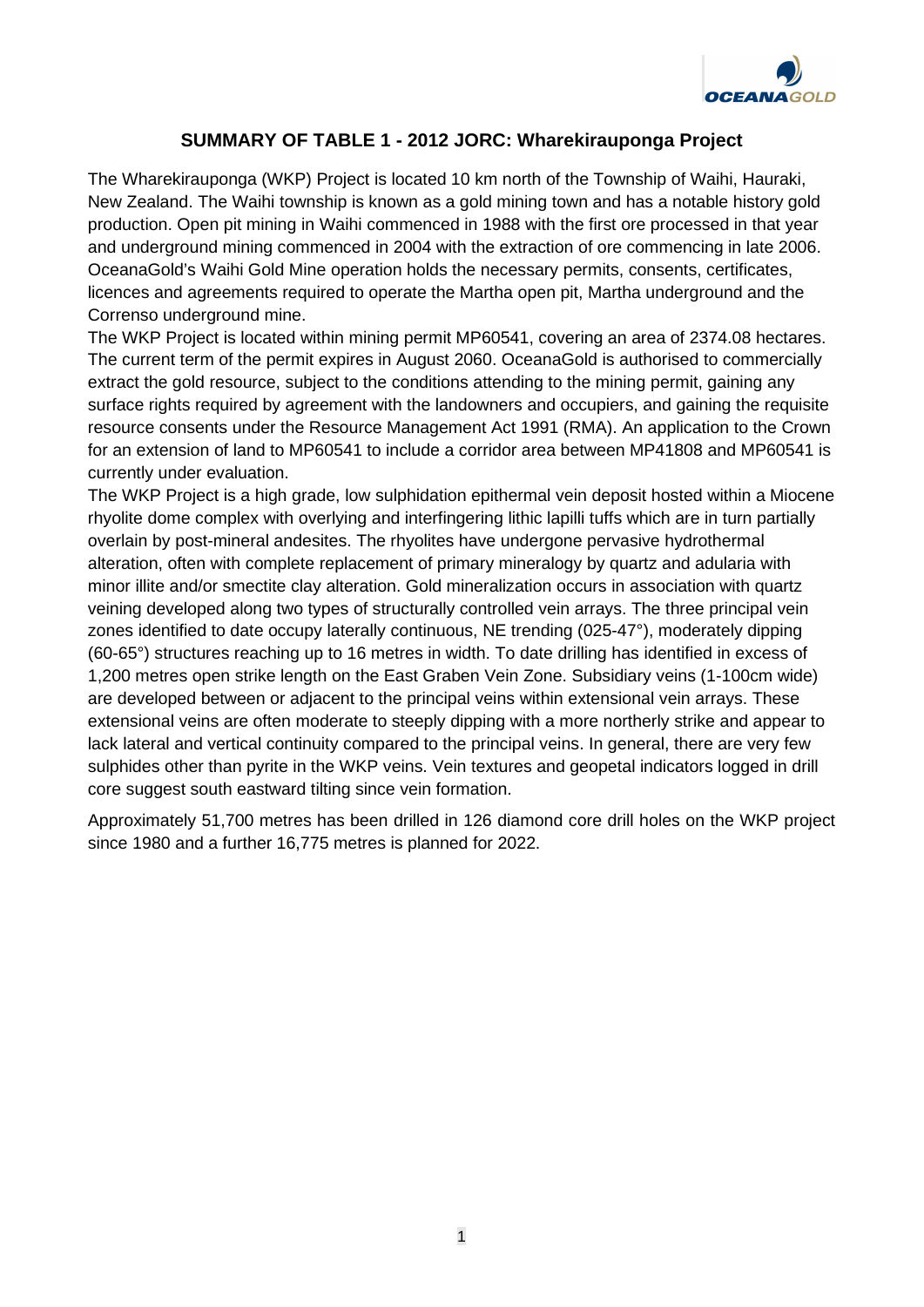



**Figure 1: Plan View of Geology, Drill traces and Distribution of 3 Main Veins at WKP.** 

## **Competent Persons**

Information relating to Waihi exploration results in this document has been verified by, is based on and fairly represents information compiled by or prepared under the supervision of Lorrance Torckler, a Fellow of the Australasian Institute of Mining and Metallurgy and an employee of OceanaGold. Mr Torckler has sufficient experience that is relevant to the style of mineralisation and type of deposit under consideration and to the activity being undertaken to qualify as a Competent Person as defined in the JORC Code and is Qualified Persons for the purposes of the NI 43 101.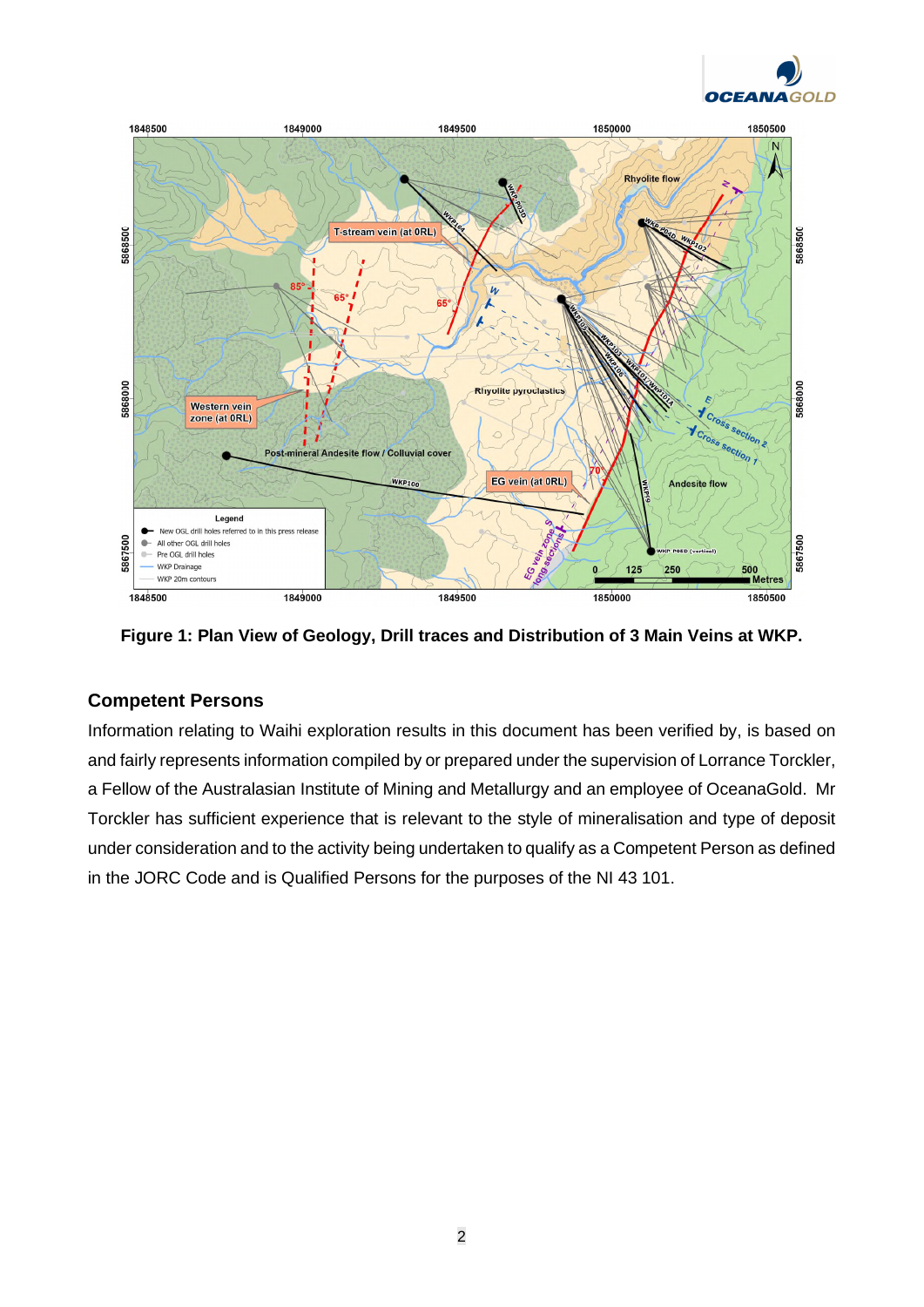

## **Section 1 Sampling Techniques and Data**

| <b>Criteria</b>                                         | <b>Commentary</b>                                                                                                                                                                                                                                                                                                                                                                                                                                                                                                                                           |
|---------------------------------------------------------|-------------------------------------------------------------------------------------------------------------------------------------------------------------------------------------------------------------------------------------------------------------------------------------------------------------------------------------------------------------------------------------------------------------------------------------------------------------------------------------------------------------------------------------------------------------|
| <b>Sampling</b><br>techniques                           | All exploration at WKP is by diamond core drilling from surface. Drilling conditions are well<br>understood. Triple tube coring is routinely used to ensure that core recovery is acceptable.                                                                                                                                                                                                                                                                                                                                                               |
|                                                         | Core samples are processed using industry standard practices of drying, crushing, splitting and<br>$\bullet$<br>pulverisation at the SGS Waihi or SGS Westport Laboratory. SGS are an internationally<br>accredited global analytical services provider with strong internal governance standards and a<br>reputation to uphold.                                                                                                                                                                                                                            |
| <b>Drilling</b><br>techniques                           | All diamond drill holes are drilled by triple tube wireline methods. All holes are collared using<br>$\bullet$<br>PQ core diameter (85mm diameter), both as a means of improving core recovery and to<br>provide an opportunity to reduce diameter when drilling through broken ground. PQ, HQ3<br>(61mm diameter), NQ3 (45mm diameter) and BQ3 (36.4mm diameter) core diameters are<br>used in the Mineral Resource estimate with HQ3 used most often. All drill core was routinely<br>oriented by Ezymark™, ReflexACT™ or TruCore core orientation tools. |
| <b>Drill sample</b><br>recovery                         | Core recovery data has been captured for all sample intervals. Recovery data is measured<br>$\bullet$<br>after each drill run, comparing length of core recovered against the drilled depth. Core<br>recoveries were generally better than 95% however core recoveries as low as 75% have<br>been recorded in some vein zones. There is no relationship between core recovery and<br>grade.                                                                                                                                                                 |
| Logging                                                 | The core samples are all geologically and geotechnically logged using an excel template<br>$\bullet$<br>with inbuilt validation. The level of detail captured in logging is sufficient to support<br>appropriate Mineral Resource estimation.                                                                                                                                                                                                                                                                                                               |
|                                                         | Logged intervals are based on geological boundaries or assigned a nominal length of one or<br>two metres. The geological log incorporates geotechnical parameters, lithology, weathering,<br>alteration, veining and orientation measurements of structural features.                                                                                                                                                                                                                                                                                       |
|                                                         | Geological logging is based on both qualitative identification of geological characteristics,<br>and semi-quantitative estimates of mineral abundance. Geotechnical logging uses standard<br>semi-quantitative definitions for estimating rock strength and fracture density.                                                                                                                                                                                                                                                                               |
|                                                         | A digital photographic record is maintained for all drill core. All core photographs are stored<br>on the Waihi server.                                                                                                                                                                                                                                                                                                                                                                                                                                     |
|                                                         | All geological logging data is stored in an acQuire database.                                                                                                                                                                                                                                                                                                                                                                                                                                                                                               |
| Sub-sampling<br>techniques<br>and sample<br>preparation | Once the core is logged, photographed and sample intervals allocated, it is cut in half length<br>$\bullet$<br>ways. If a vein is present, the cut line is preferentially aligned to intercept the downhole apex<br>of the structure. Within each sample interval, one half of the core is bagged for sampling and<br>the other is kept in storage. Whole core has been sampled on occasion where there was<br>significant core loss coupled with visible electrum and for all BQ core due to reduced sample<br>volumes.                                    |
|                                                         | Core samples range in weight between 3.5 and 4kg. Sample preparation (drying, crushing,<br>$\bullet$<br>splitting and pulverising) is carried out by the laboratory using industry standard protocols:                                                                                                                                                                                                                                                                                                                                                      |
|                                                         | Kiln dried at 60° C<br>$\circ$                                                                                                                                                                                                                                                                                                                                                                                                                                                                                                                              |
|                                                         | Crushed to sub 2mm<br>$\circ$                                                                                                                                                                                                                                                                                                                                                                                                                                                                                                                               |
|                                                         | Riffle split 800g sub-sample<br>O                                                                                                                                                                                                                                                                                                                                                                                                                                                                                                                           |
|                                                         | 800g pulverised to 90% passing 75um, monitored by sieving.<br>$\circ$                                                                                                                                                                                                                                                                                                                                                                                                                                                                                       |
|                                                         | Aliquot selection from pulp packet<br>$\circ$                                                                                                                                                                                                                                                                                                                                                                                                                                                                                                               |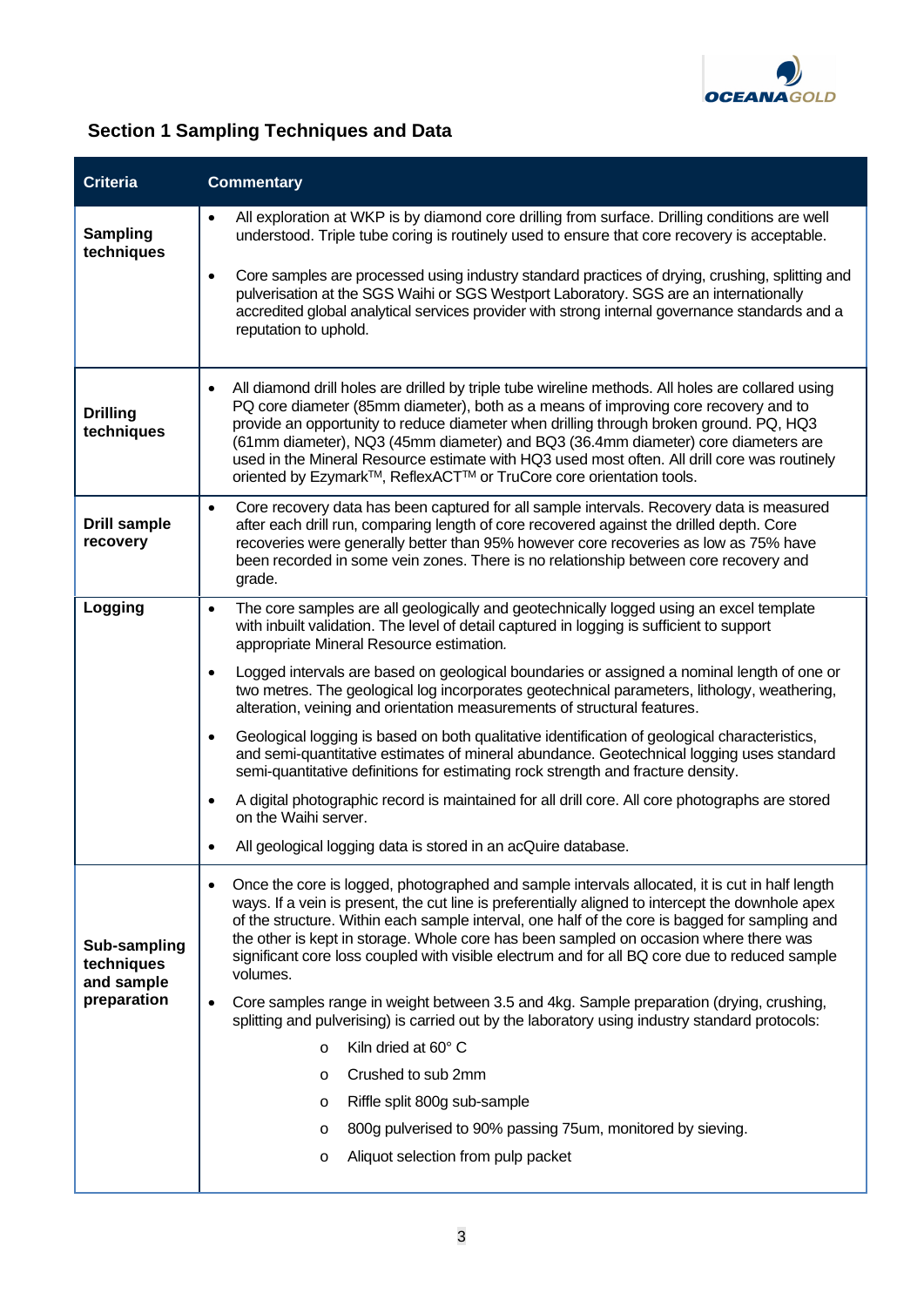

| <b>Criteria</b>                                    | <b>Commentary</b>                                                                                                                                                                                                                                                                                                                                                                                                                                                                                                                                                                                                                                                                                                                                                                                     |
|----------------------------------------------------|-------------------------------------------------------------------------------------------------------------------------------------------------------------------------------------------------------------------------------------------------------------------------------------------------------------------------------------------------------------------------------------------------------------------------------------------------------------------------------------------------------------------------------------------------------------------------------------------------------------------------------------------------------------------------------------------------------------------------------------------------------------------------------------------------------|
| <b>Quality of</b><br>assay data &                  | All exploration samples are assayed for gold by 30g fire assay with AAS finish.<br>$\bullet$                                                                                                                                                                                                                                                                                                                                                                                                                                                                                                                                                                                                                                                                                                          |
| laboratory<br>tests                                | Holes WKP40-45 had core samples shipped for sample preparation to SGS in Westport.<br>$\bullet$<br>Prepared pulps were then shipped to ALS laboratories in Brisbane (Australia) for gold<br>analysis by fire assay and 4-acid digest, 42 element ICP geochemical analysis. Holes drilled<br>after WKP45 (i.e. WKP46 to WKP106) were prepared and analyzed at SGS in Waihi (Au by<br>30g fire assay and Ag by aqua regia digest and 0.3gm AAS finish). Selected pulps are<br>periodically sent to ALS in Brisbane for a 4-acid digestion and 42 element ICP geochemical<br>analysis.                                                                                                                                                                                                                   |
|                                                    | Quality of exploration assay results has been monitored in the following areas:                                                                                                                                                                                                                                                                                                                                                                                                                                                                                                                                                                                                                                                                                                                       |
|                                                    | Sample preparation at the SGS Waihi and Westport labs through sieving of jaw crush<br>$\bullet$<br>and pulp products.                                                                                                                                                                                                                                                                                                                                                                                                                                                                                                                                                                                                                                                                                 |
|                                                    | Monitoring of assay precision through routine generation of duplicate samples from a<br>$\bullet$<br>second split of the jaw crush and calculation of the fundamental error.                                                                                                                                                                                                                                                                                                                                                                                                                                                                                                                                                                                                                          |
|                                                    | Monitoring of accuracy of the primary SGS assay and ALS results through insertion<br>$\bullet$<br>Certified Reference Materials (CRM's) and blanks into sample batches.                                                                                                                                                                                                                                                                                                                                                                                                                                                                                                                                                                                                                               |
|                                                    | Blank, duplicate and CRM results are reviewed prior to uploading results in the AcQuire<br>database and again on a weekly basis. The protocol at Waihi requires CRMs to be reported<br>to within 2 standard deviations of the certified value. The criterion for preparation duplicates<br>is that they have a relative difference (R-R1/mean RR1) of no greater than 10%. Blanks<br>should not exceed more than 4 times the lower detection value of the assay method. Failure<br>in any of these thresholds triggers an investigation and re-assay.                                                                                                                                                                                                                                                 |
| <b>Verification of</b><br>sampling and<br>assaying | There are some visual indicators at WKP for high grade mineralisation observed in drill core<br>٠<br>and significant grade intersections are visually validated against the drill core. Some drill<br>samples have been subject to umpire analysis by an alternate laboratory.                                                                                                                                                                                                                                                                                                                                                                                                                                                                                                                        |
|                                                    | To date no holes have been twinned.<br>$\bullet$                                                                                                                                                                                                                                                                                                                                                                                                                                                                                                                                                                                                                                                                                                                                                      |
|                                                    | All assay data is stored in the database in an as received basis with no adjustment made to<br>٠<br>the returned data.                                                                                                                                                                                                                                                                                                                                                                                                                                                                                                                                                                                                                                                                                |
| <b>Location of</b><br>data points                  | New Zealand Transverse Mercator Grid (NZTM) is used.<br>$\bullet$                                                                                                                                                                                                                                                                                                                                                                                                                                                                                                                                                                                                                                                                                                                                     |
|                                                    | All the drill collars from WKP40 onwards have been accurately located by a registered<br>professional land surveyor. The initial survey control for each site has been established<br>using a Leica GNSS GPS (hired from Global Survey) using the Fast Static method and post<br>processed by Global Survey. Each drill site has then been surveyed using a Leica<br>TCRA1205 Total Station. The total station survey uses a resection method utilising 3 of the<br>4 previously established Static GPS survey control marks with the 4th used as a check. The<br>drill collars have then been identified and surveyed. The total station has then been moved<br>and setup again using the same resection method and a second round of observations<br>made on each of the new survey control points. |
|                                                    | Topographic control is from high resolution aerial photography and LiDAR providing 0.5m<br>٠<br>contour data.                                                                                                                                                                                                                                                                                                                                                                                                                                                                                                                                                                                                                                                                                         |
|                                                    | Down hole surveys are recorded at 30m intervals using a Reflex™ digital downhole survey<br>camera tool.                                                                                                                                                                                                                                                                                                                                                                                                                                                                                                                                                                                                                                                                                               |
| Data spacing<br>and<br>distribution                | The drill spacing required to support different levels of classification is different for each<br>$\bullet$<br>project area. Geological knowledge of the WKP system is developing over time that will<br>allow more confident interpretation of vein and grade continuity.                                                                                                                                                                                                                                                                                                                                                                                                                                                                                                                            |
|                                                    | The decision about appropriate drill spacing differs for each deposit/vein and considers<br>$\bullet$<br>geological complexity, vein geometry and thickness as well as grade continuity.<br>Reconciliation from correlative veins with a reconciliation history is used to guide the decision<br>balancing drill spacing with classification for new vein deposits.                                                                                                                                                                                                                                                                                                                                                                                                                                   |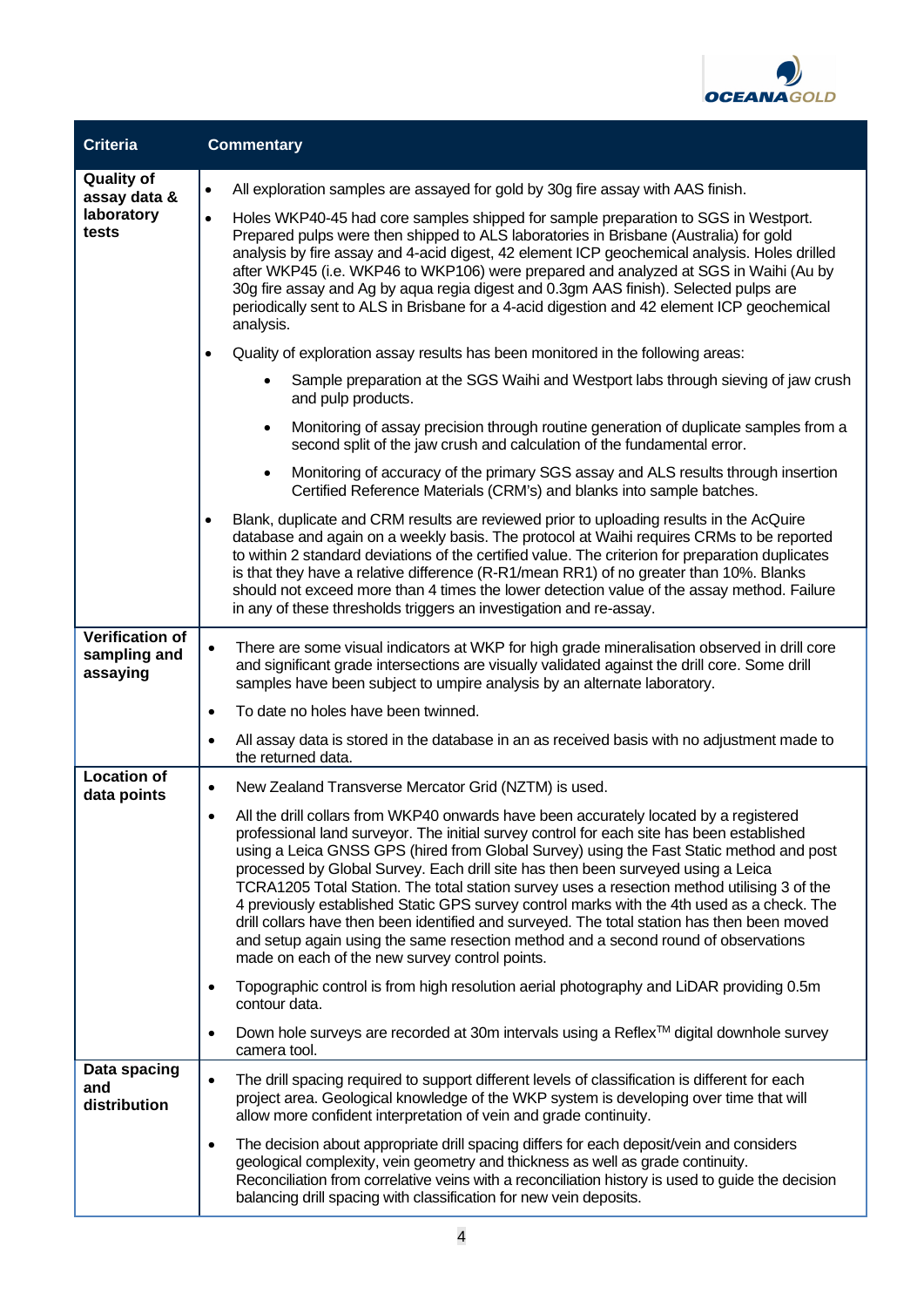

| <b>Criteria</b>                                                            | <b>Commentary</b>                                                                                                                                                                                                                                                                                                                                      |
|----------------------------------------------------------------------------|--------------------------------------------------------------------------------------------------------------------------------------------------------------------------------------------------------------------------------------------------------------------------------------------------------------------------------------------------------|
|                                                                            | Project appropriate drill spacings for resource classification has been determined by<br>$\bullet$<br>geostatistical analysis and variography and will be reported with WKP mineral resource<br>updates.                                                                                                                                               |
|                                                                            | No compositing of samples is applied prior to assay.                                                                                                                                                                                                                                                                                                   |
| <b>Orientation of</b><br>data in<br>relation to<br>geological<br>structure | Drill holes are designed to intersect veins in a nominally perpendicular orientation as much<br>$\bullet$<br>as is practicable given the availability of drilling platforms. All drill core is oriented to assist<br>with interpretation of veins and other structures.<br>Sample intervals are selected based upon observed geological features.<br>٠ |
| <b>Sample</b><br>security                                                  | Drill core is stored within secure facilities on site to which access is controlled. Site<br>$\bullet$<br>employees transport samples to the analytical laboratory which is also a secured facility.                                                                                                                                                   |
| <b>Audits or</b><br>reviews                                                | The SGS laboratory in Waihi was audited by an external consultant in 2020 and is inspected<br>$\bullet$<br>on an annual basis by OceanaGold geologists. No sampling risks have been recorded during<br>these visits.                                                                                                                                   |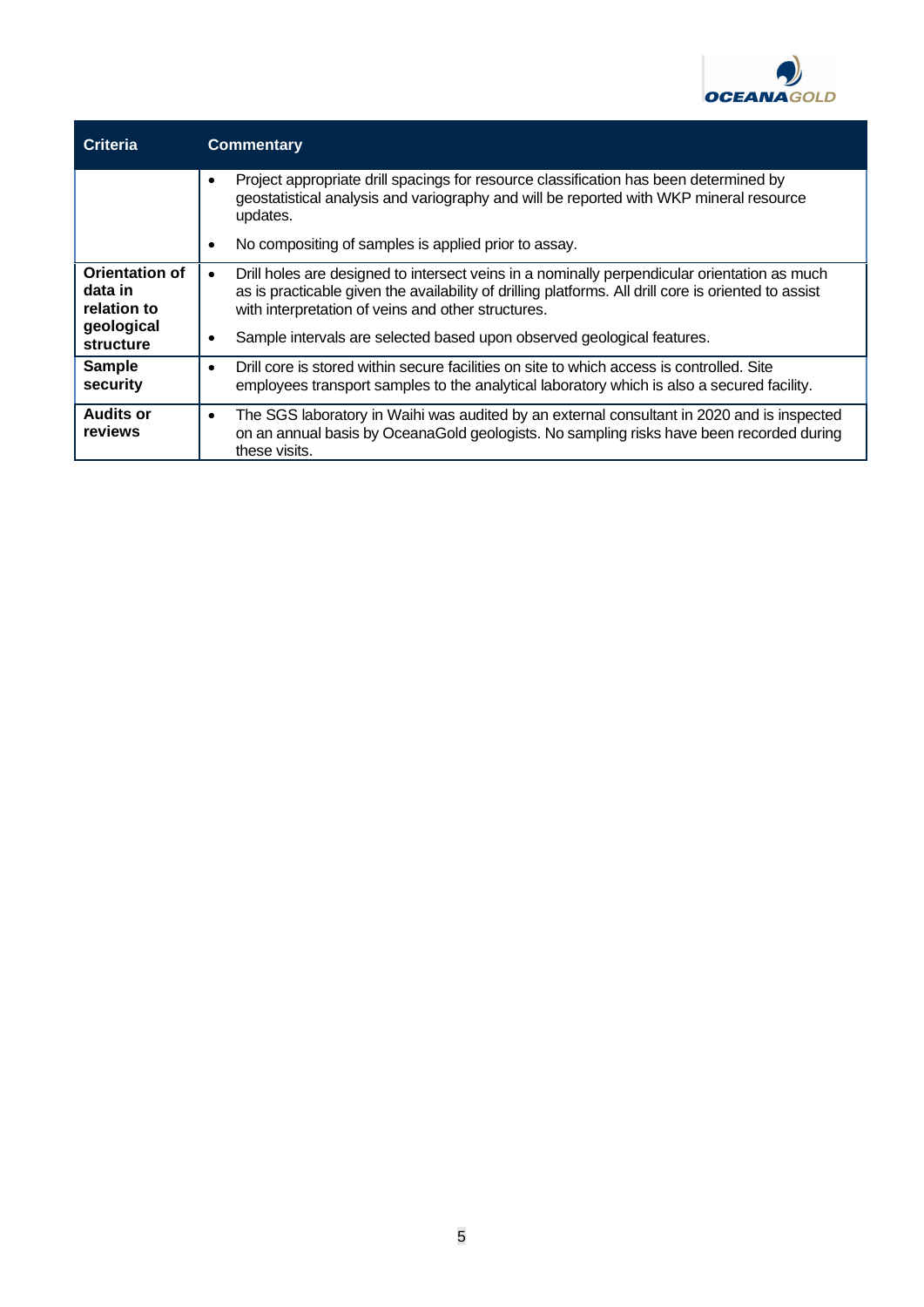

## **Section 2 Reporting of Exploration Results**

| <b>Criteria</b>                                         | <b>Commentary</b>                                                                                                                                                                                                                                                                                                                                                                                                                                                                                                                                                                                                                                                                                                                                                                                                                                                                                                                                                                                                                                                                                                                 |
|---------------------------------------------------------|-----------------------------------------------------------------------------------------------------------------------------------------------------------------------------------------------------------------------------------------------------------------------------------------------------------------------------------------------------------------------------------------------------------------------------------------------------------------------------------------------------------------------------------------------------------------------------------------------------------------------------------------------------------------------------------------------------------------------------------------------------------------------------------------------------------------------------------------------------------------------------------------------------------------------------------------------------------------------------------------------------------------------------------------------------------------------------------------------------------------------------------|
| <b>Mineral</b><br>tenement and<br>land tenure<br>status | The WKP project is in the Hauraki District of the Waikato region of New Zealand,<br>$\bullet$<br>approximately 10km north of Waihi. Rights to prospect explore or mine for minerals<br>owned by the Crown are granted by permits issued under the Crown Minerals Act 1991<br>(CMA). Crown-owned minerals include all naturally occurring gold and silver. The<br>project is located within mining permit MP60541, covering an area of 2374.08 hectares.<br>The current term of the permit expires in August 2060. OceanaGold is authorised to<br>commercially extract the gold resource, subject to the conditions attending to the mining<br>permit, gaining any surface rights required by agreement with the landowners and<br>occupiers, and gaining the requisite resource consents under the Resource<br>Management Act 1991 (RMA). An application to the Crown for an extension of land to<br>MP60541 to include a corridor area between MP41808 and MP60541 is currently under<br>evaluation.                                                                                                                             |
|                                                         | OceanaGold holds 100% of the permit interest. Third party rights to receive an interest<br>$\bullet$<br>in the project are confined to a Crown royalty of 1% of the turn over or 5% of the<br>accounting profits whichever is higher and a 2% royalty payable to Osisko Ltd (acquired<br>from BCKP and Geoinformatics) with respect to certain "target" areas. In both cases the<br>royalties are fixed and quantifiable for the purposes of inclusion in the business plan.                                                                                                                                                                                                                                                                                                                                                                                                                                                                                                                                                                                                                                                      |
|                                                         | The WKP prospect is situated on Crown-owned land administered by the NZ<br>$\bullet$<br>government through the Department of Conservation (DOC) and generally open to<br>public use for amenity purposes as public conservation land, Forest Park. OceanaGold<br>has received an Access Arrangement (AA) granted under the CMA, for MP60541,<br>giving surface rights to conduct exploration drilling under conditions that protect the<br>conservation (biodiversity and amenity) values of the land. For the duration of the AA<br>DOC has closed the exploration sites to the public for public safety reasons.                                                                                                                                                                                                                                                                                                                                                                                                                                                                                                                |
|                                                         | The Company has received resource consents granted by local authorities under the<br>$\bullet$<br>RMA, under which environmental effects of exploration drilling are authorized and<br>managed within the framework of that Act by regional and district Councils in keeping<br>with the high environmental values of the permit location. Any development of the<br>prospect for the purposes of advancing beyond exploration would require applications<br>at that time under the RMA and (for surface impacts only) the CMA. The RMA, through<br>regional and district planning instruments, applies land use designations (zoning) that<br>allow underground mining on a discretionary basis and surface impacts in limited<br>circumstances dependent on meeting a range of objectives and policies, including<br>protecting and enhancing the biological diversity and outstanding landscape character<br>values of the permit area, protecting and enhancing soil and water protection functions<br>of the area, and minimising ground surface disturbance. Consent has not yet been<br>sought for mining the WKP Project. |
|                                                         | In 2017 changes to NZ government policy restricting access to new mines on public<br>$\bullet$<br>conservation land were signaled, subject to a statutory consultation process. The early<br>stage of consultation, involving review of the classification of a category of public<br>conservation land - stewardship land, not applicable to the Forest Park, commenced in<br>2021. The precise nature of any policy proposal is not currently known.                                                                                                                                                                                                                                                                                                                                                                                                                                                                                                                                                                                                                                                                            |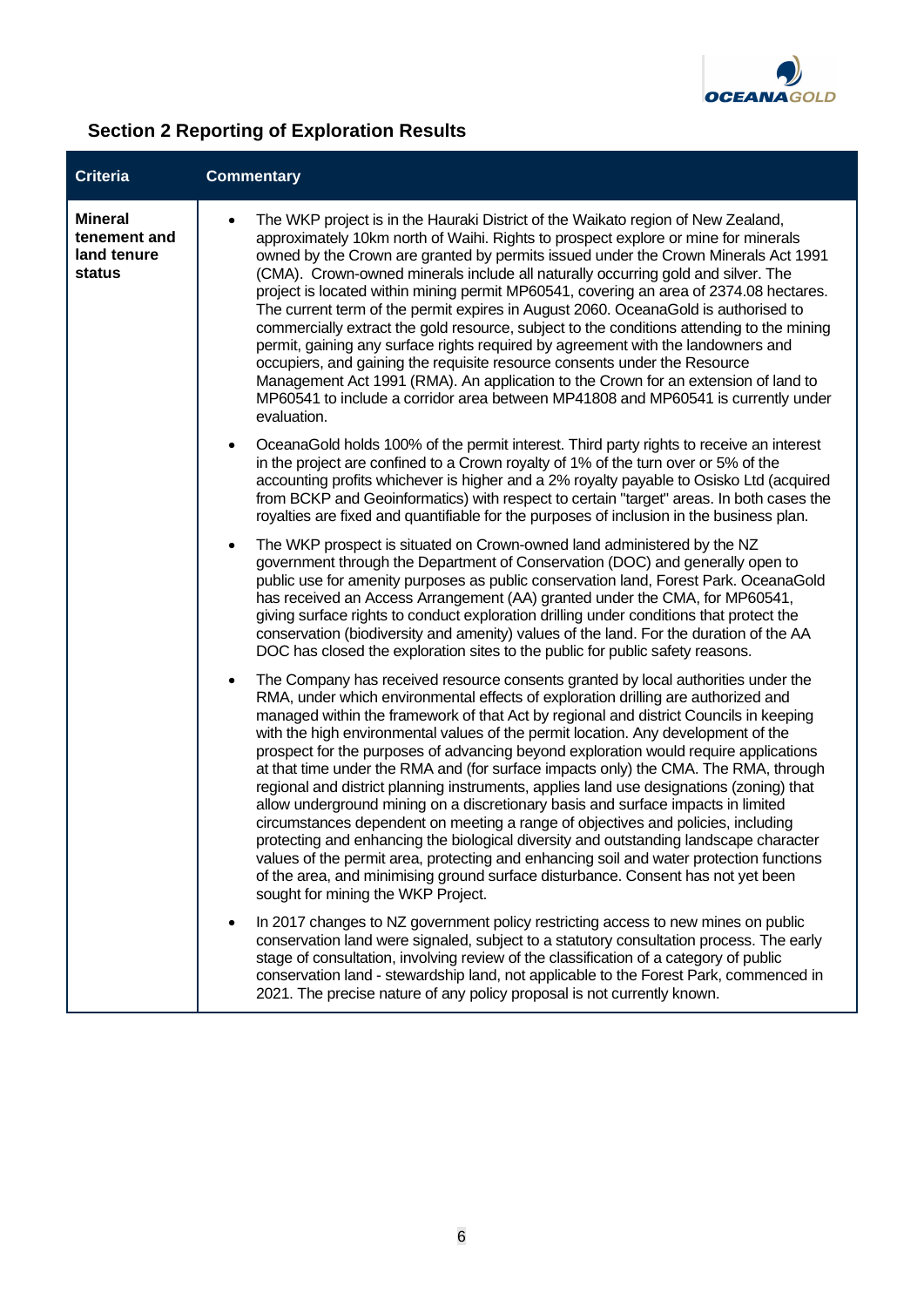

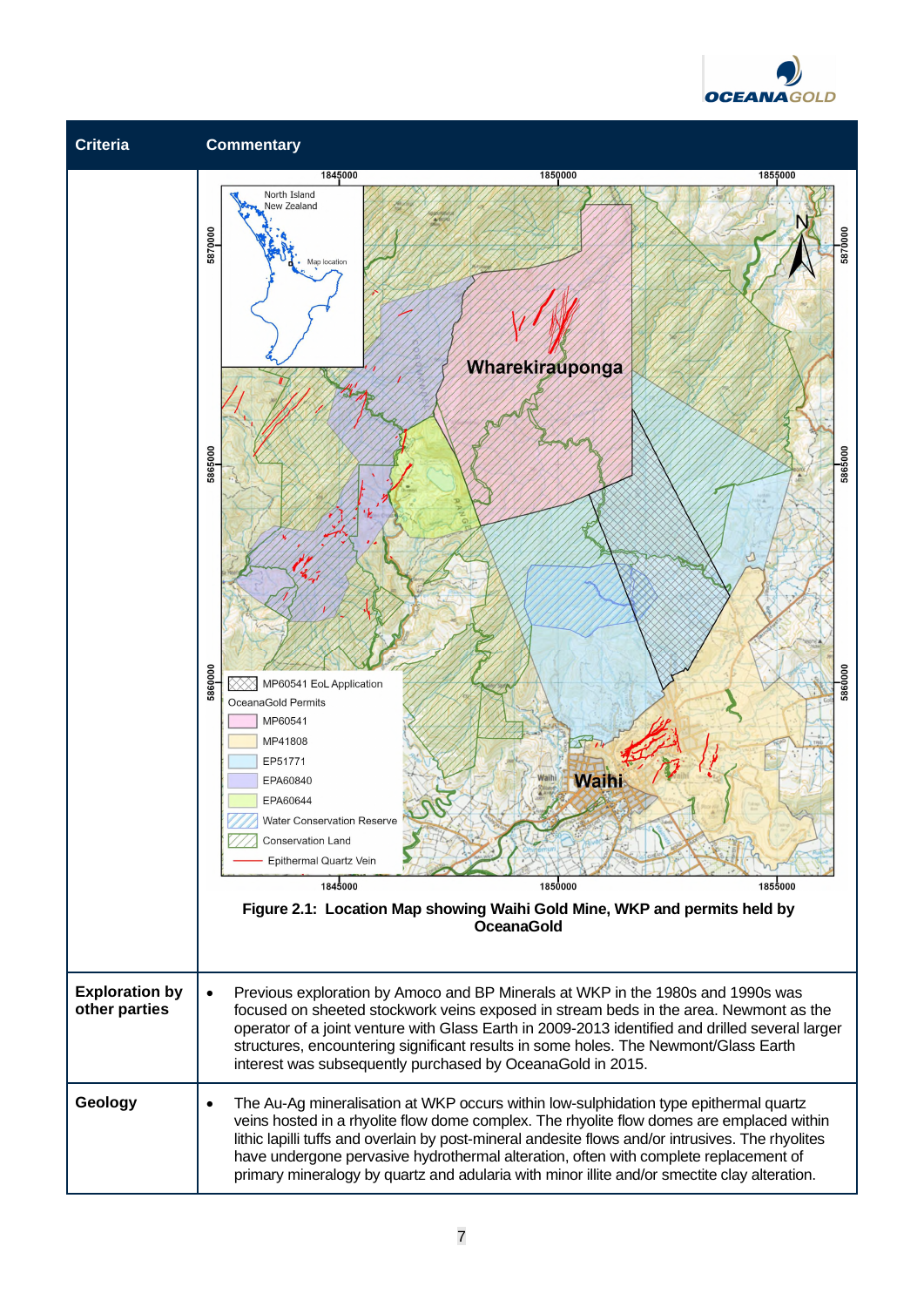

| <b>Criteria</b>                                                                        | <b>Commentary</b>                                                                                                                                                                                                                                                                                                                                                                                                                                                                                                                                                                                                                                                                                                                                                                                                                                                                                               |
|----------------------------------------------------------------------------------------|-----------------------------------------------------------------------------------------------------------------------------------------------------------------------------------------------------------------------------------------------------------------------------------------------------------------------------------------------------------------------------------------------------------------------------------------------------------------------------------------------------------------------------------------------------------------------------------------------------------------------------------------------------------------------------------------------------------------------------------------------------------------------------------------------------------------------------------------------------------------------------------------------------------------|
| <b>Drill hole</b><br><b>Information</b>                                                | See Table 1 in the announcement, which lists for each hole with a significant intercept,<br>$\bullet$<br>the hole ID, interception depth, downhole length and estimated true width of the intercept.                                                                                                                                                                                                                                                                                                                                                                                                                                                                                                                                                                                                                                                                                                            |
| <b>Data</b><br>aggregation<br>methods                                                  | Exploration results are reported within distinct geological boundaries, typically within veins.<br>$\bullet$<br>The grades are compiled using length weighting with no top cutting.                                                                                                                                                                                                                                                                                                                                                                                                                                                                                                                                                                                                                                                                                                                             |
| <b>Relationship</b><br>between<br>mineralisation<br>widths and<br>intercept<br>lengths | Drill intercepts are typically reported as estimated true width where reliable orientation data<br>$\bullet$<br>is available or able to be inferred from angle to core axis. Alternately down hole lengths are<br>reported when orientation data is not available. Holes are designed to intersect veins at<br>more than 60 degrees to the vein as much as practicable.<br>All significant intercepts reported in this release were assigned estimated true widths based<br>$\bullet$<br>on reliable orientation data or angle of intercept to the core axis.                                                                                                                                                                                                                                                                                                                                                   |
| <b>Diagrams</b>                                                                        | Refer to figures and tables in the body of the release and using the link in this press<br>$\bullet$<br>release to OGC's website.                                                                                                                                                                                                                                                                                                                                                                                                                                                                                                                                                                                                                                                                                                                                                                               |
| <b>Balanced</b><br>reporting                                                           | Recent Waihi drill hole information is available from www.oceanagold.com.<br>$\bullet$                                                                                                                                                                                                                                                                                                                                                                                                                                                                                                                                                                                                                                                                                                                                                                                                                          |
| Other<br>substantive<br>exploration<br>data                                            | Exploration drilling is continuing to test the resource potential at WKP. Two drill rigs have<br>$\bullet$<br>completed 5,943 metres in 15 drill holes during 2021.<br>Metallurgical test work has been completed on WKP ore samples in three rounds of test<br>$\bullet$<br>work. Test work has been carried out at ALS Laboratories in Perth. Crush material derived<br>from drill core samples have been composited with each sample composite containing<br>approximately 30kg of sample material.<br>The first round of test work was conducted on two sample composites from the 'East<br>$\bullet$<br>Graben vein' with the composite samples sent away for Gravity Leach and Direct Leach<br>test work.<br>The second round of test work was conducted in two parts. Part one included sample<br>$\bullet$<br>composites from the 'East Graben' vein and other geologically distinct domains, including |
|                                                                                        | the 'East Graben Hanging Wall' veins and the 'East Graben Footwall' veins. One sample<br>composite was tested from each geological 'domain'. These samples were tested for Batch<br>Flotation, Gravity Leach and Direct Leach test work. Part two of the second round tested<br>five composite samples from the 'East Graben vein' over a wider spatial spread and tested<br>more variable ore types with regards to Au grade and distribution of other elements. These<br>samples were tested for Batch Flotation, Flotation Concentrate Leach, Flotation Tails<br>Leach, Gravity Leach and Direct Leach test work.                                                                                                                                                                                                                                                                                            |
|                                                                                        | The third round of test work was conducted on four composite samples from the 'East<br>$\bullet$<br>Graben' Vein and two composites samples from the 'East Graben Footwall' veins. The<br>samples were tested for Batch Flotation, Flotation Concentrate Leach and Flotation Tails<br>Leach. These tests were conducted at a variety of grind sizes, including at 106um, 90um<br>and 75um respectively. Direct Leach test work was also carried out at a grind size of 53um<br>and 38um.                                                                                                                                                                                                                                                                                                                                                                                                                        |
|                                                                                        | A programme of Comminution Testwork has also been completed by JKTech on six selected<br>$\bullet$<br>WKP vein sample composites. The samples were subject to the following comminution tests:<br>SMC Test; JK Bond Ball, Bond Abrasion Index; and a Bond Rod Mill Work Index. The<br>samples were determined to be moderately hard to hard in terms of resistance to impact<br>breakage and hard to very hard in terms of resistance to grinding.                                                                                                                                                                                                                                                                                                                                                                                                                                                              |
|                                                                                        | The fourth round of test work was conducted on sixteen composites selected from the "EG<br>$\bullet$<br>HWS vein", "EG Vein", EG footwall and hanging wall vein geomet domains. The samples<br>were subjected to direct leach recovery testwork at 75um, 53um, 38um and 10um. Diagnostic<br>leach tests were carried out on residues of key tests to identify the form of unrecovered gold                                                                                                                                                                                                                                                                                                                                                                                                                                                                                                                      |